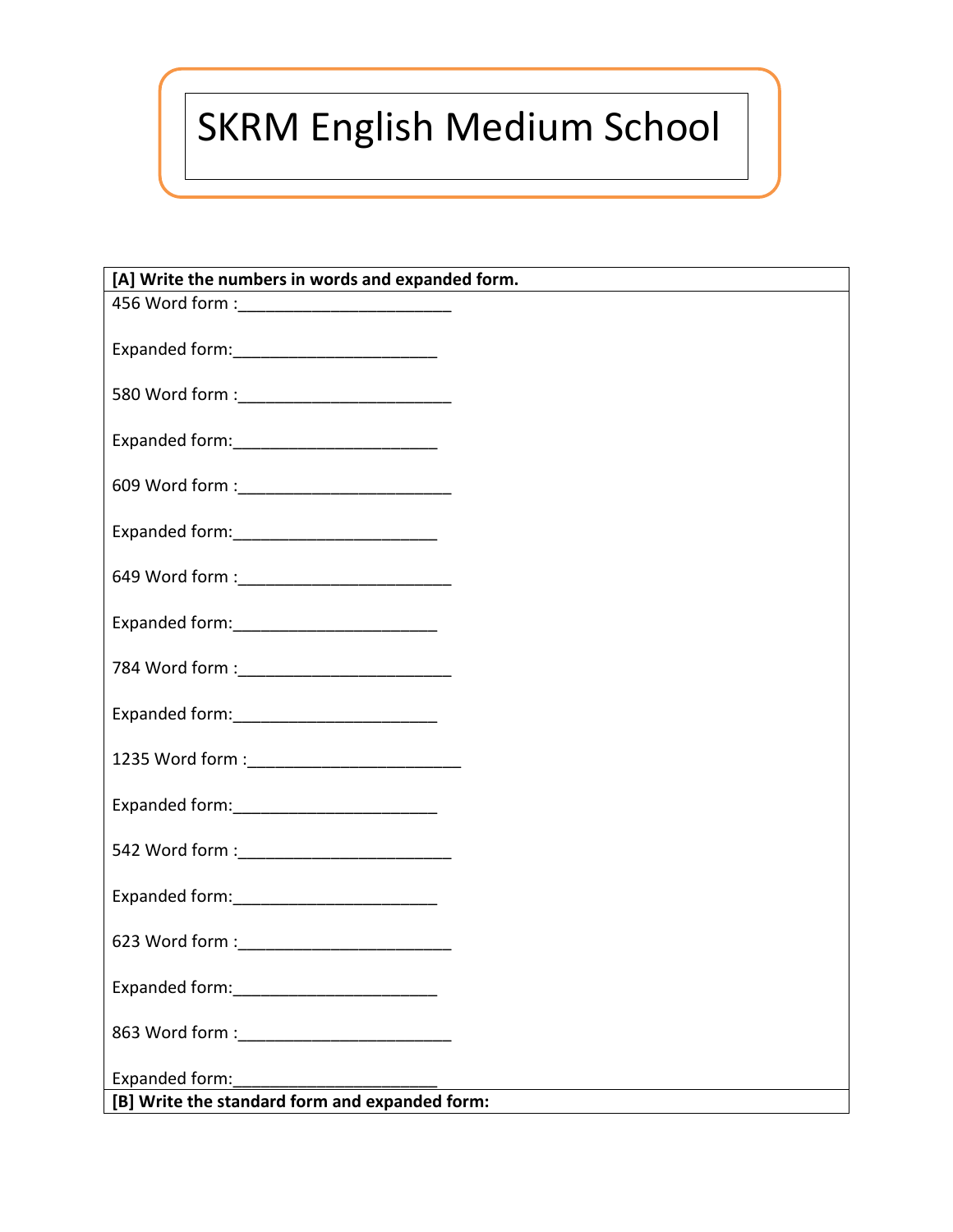| TH Hund. Tens Ones                            |
|-----------------------------------------------|
| a) 6 5 4 3 Standard form: ___________________ |
| Expanded form: _________________              |
| b) 2 3 5 0 Standard form: __________________  |
| Expanded form: _________________              |
| c) 2 3 6 6 Standard form: ___________________ |
| Expanded form: ________________               |
| d) 4 5 2 1 Standard form: __________________  |
| Expanded form: __________________             |
|                                               |
| Expanded form: __________________             |
|                                               |
| Expanded form: ________________               |
|                                               |
| [C] Answer as per the question.               |
| a) Write the 2-digit greatest number:         |
| b) Write the 3-digit greatest number. ______  |
| c) Write the 4-digit greatest number.         |
| d) Write the 2-digit smallest number. ______  |
| e) Write the 3-digit smallest number.         |
| f) Write the 4-digit smallest number.         |
| [D] Tick the largest number:                  |
| a) 456, 4785, 786, 689                        |
| b) 547, 264, 425, 354                         |